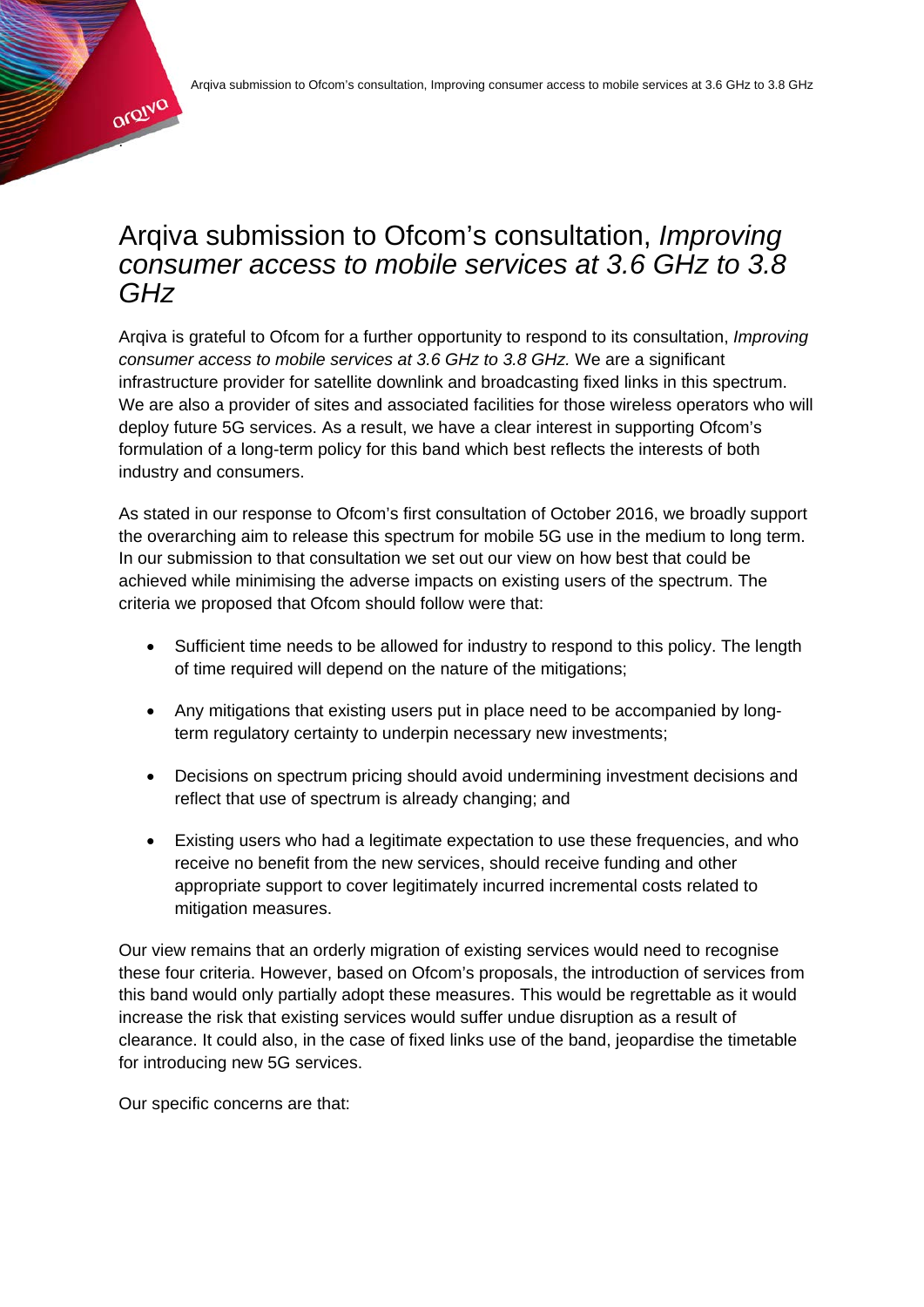- Ofcom has given no guarantees of alternative replacement frequencies for our fixed terrestrial broadcasting links. This contrasts with its approach to DTT and PMSE services, moved from the 700 MHz band also as a result of facilitating 5G services;
- As a result of the above and in the absence of knowing what alternatives we will be able to adopt, it is unclear whether 5 years is a sufficient period of time to adjust to new arrangements;
- The proposed approach does not currently appear to provide funding for this migration which casts doubt on whether technical solutions to providing an alternative solution for Freeview backhaul services will be commercially viable;
- The policy, as it stands, appears to be leaving the issue of ongoing DTT backhaul provision in Northern Scotland and Southern Hampshire to the judgement of the market. This is in potential conflict with the public policy objective of the 700 MHz clearance programme to secure universal free to air TV. It is also in apparent conflict with Ofcom's statutory duties relating to the provision of TV services as well as its obligations to free to air TV provision to the Nations and Regions as enshrined in the 2017 BBC Agreement, and
- There is no commitment within Ofcom's proposed approach to support a long-term satellite allocation in the 3.8-4.2 GHz band, calling into question whether the satellite sector can migrate to this band with sufficient long-term confidence.

We remain committed to engaging constructively with Ofcom on these important issues, conscious that the momentum for 5G availability in the broader 3.4-3.8 GHz band is increasing. Our objective is that this should be realised with the minimal impact on satellite and broadcasting services, with a seamless experience for end users.

However, we also believe that a good deal more consideration needs to be given to these issues before Ofcom concludes the details of its policy. With that in mind, we would like to register our support for the careful approach taken by Ofcom by consulting for a second time on the details of clearing services from the 3.6-3.8 GHz band. This is a complex issue and it is sensible that the details of *how* existing services are migrated should be considered carefully and with the fullest information available.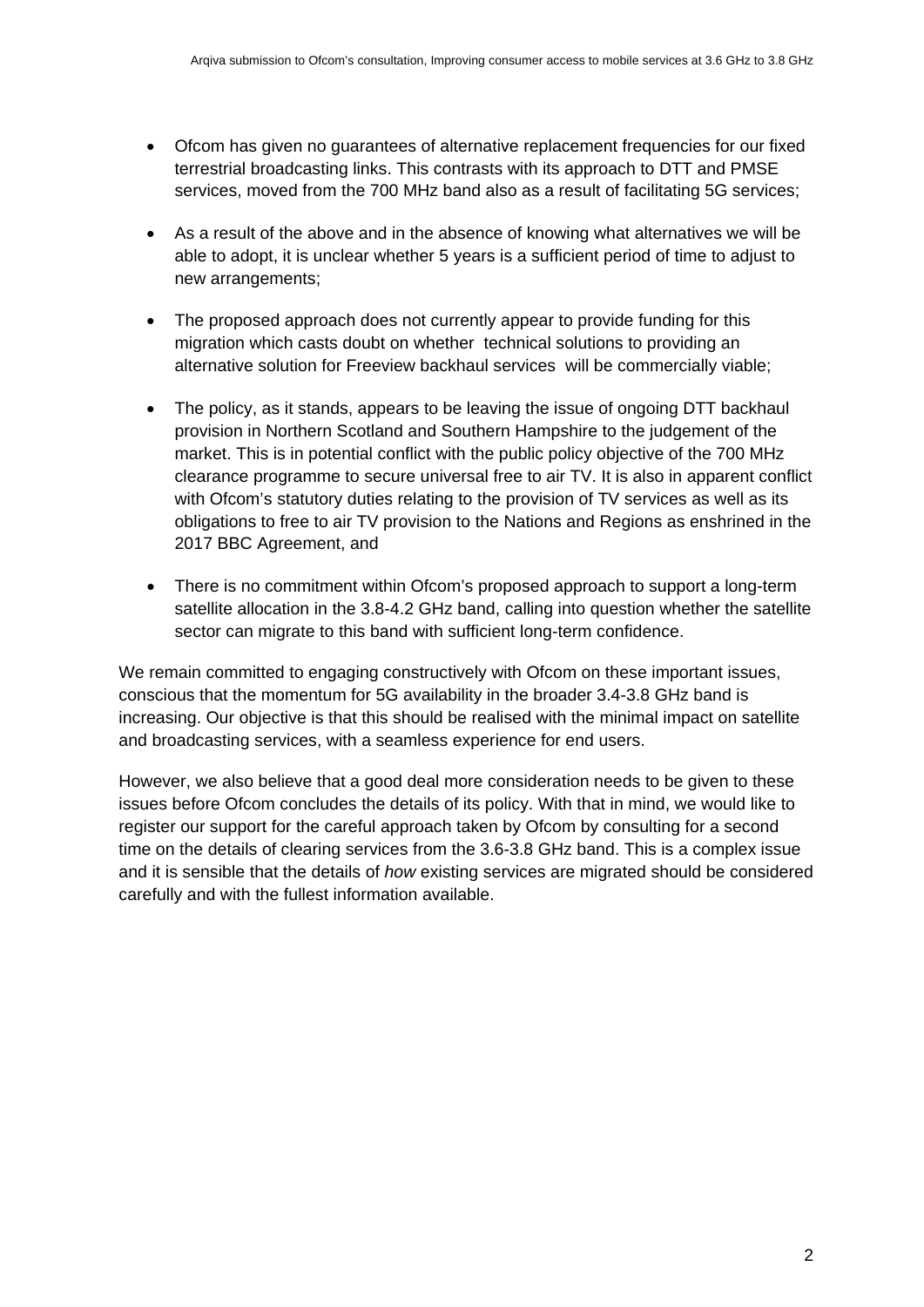## **About Arqiva**

Arqiva is a communications infrastructure and media services company, operating at the heart of the broadcast and mobile communications industry. Arqiva provides much of the infrastructure behind television, radio, mobile and other wireless communications in the UK and we are at the forefront of network solutions and services in an increasingly digital world.

The company supports cellular, wireless broadband, video, voice and data solutions for public and private sector customers.

In the TV space, Arqiva is a founder member and shareholder of Freeview, Youview and Digital UK. Freeview is the largest TV platform in the UK delivering over 60 digital TV channels, including 15 HD channels, and 24 radio stations free to the UK public. Arqiva owns and operates the networks for all of the Freeview multiplex licence holders and is the licence holder for four of the DTT multiplexes, including the two interim HD multiplexes – Com 7 and 8. Our networks cover 98.5% of UK households with the public service channels, around 90% of households with commercial national services.

Our major customers include the BBC, ITV, Channel 4, Five, BSkyB, UKTV, Sony, AMC, Ideal World, QVC, Russia Today, Al Jazeera Networks, Global Radio, Bauer Media, BT and the four UK mobile operators.

Arqiva is a major player in the UK's satellite communications business, operating over 80 antennas to geostationary satellites, providing telemetry, tracking and command support services to some of the leading satellite operators. We are a major provider of permanent satellite services to both Freesat and Sky customers. We also provide global satellite based services to the broadcast, communications, security, oil/gas, and exploration sectors, using our five UK teleports as well as facilities in the Middle East, Asia and the Americas. Our satellite customers include Turner and NBCU.

Arqiva is owned by a consortium of infrastructure investors and has its headquarters in Hampshire, with major UK offices in London, Buckinghamshire and Yorkshire and operational centres in Greater Manchester, West Midlands and Scotland.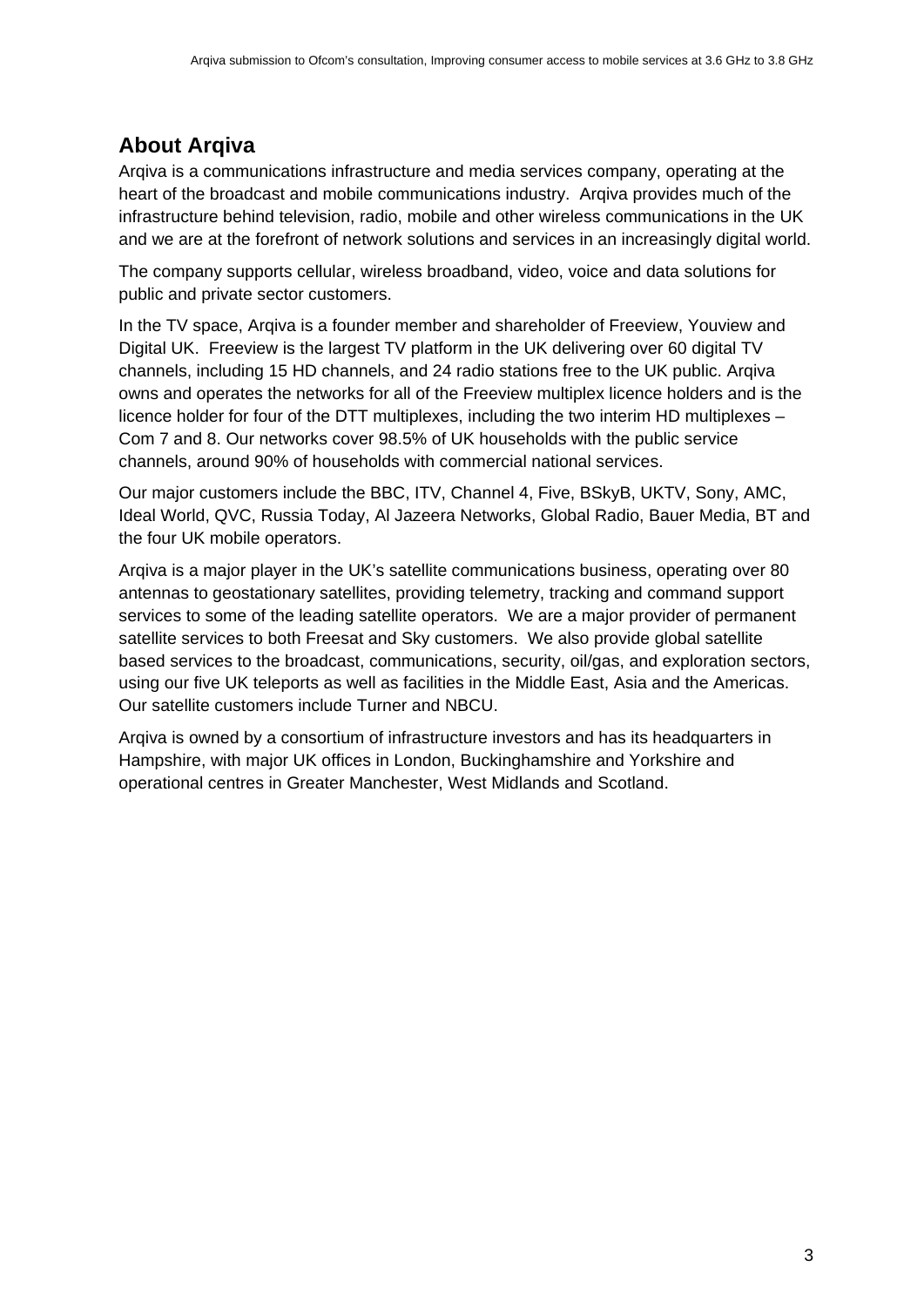### Responses to questions

*Question 1: Do you agree with our proposed approach towards registered fixed link and satellite earth stations users of the 3.6 GHz to 3.8 GHz band?*

#### **Satellite**

Although challenging, we support the proposal to remove downlink protection from our existing C-Band licences within the proposed timescale of June 2020. However, given the overarching objective of releasing the 3.6-3.8 GHz band at the same time as the 700 MHz band, we would suggest that Ofcom considers re-articulating its policy as removing protection at the same time as making the 700 MHz/3.6-3.8 GHz bands available, but no earlier than June 2020. This would signal that protection for satellite downlinks could be extended in the event that there was any delay in securing availability for the 700 MHz/3.6- 3.8 GHz band for mobile.

We also question the rationale behind Ofcom's proposed approach of refusing new licence applications for downlink protection between 3.6-3.8 GHz before June 2020 given the removal of protections thereafter. This appears to serve no purpose.

In terms of Ofcom's approach to providing regulatory certainty for long-term access to the 3.8-4.2 GHz band, we were disappointed that there was no positive recognition of the importance of this in this latest consultation. This is of particular importance to UK stakeholders, given:

- The UK's previous attempt ahead of WRC-15 to promote the 3.8-4.2 GHz as a band suitable for future 5G mobile services; and
- The proposal within the joint Treasury and DCMS document *Next Generation Mobile Technologies: A 5G Strategy for the UK* that sharing opportunities should be explored in the 3.8-4.2 GHz band and promoted internationally.

In this environment, Ofcom should not be surprised that the satellite sector feels less than secure in its long-term access to the 3.8-4.2 GHz band. This is also particularly on the back of Ofcom's previous granting of recognised spectrum access in the 3.6-3.8 GHz band which users will have felt conferred some greater security of tenure that has proved to be the case.

It is our understanding that the UK government and Ofcom are now broadly committed at an international level to retaining satellite services in this spectrum and ensuring long-term access free from harmful interference. It would, therefore, be helpful if this position could be confirmed by Ofcom as part of its broader expression of confirmed policy for the 3.6-3.8 GHz band.

#### Fixed links

We have more significant concerns over Ofcom's proposals as they relate to terrestrial fixed links. In particular, we note that there is no commitment to find alternative spectrum for these links. Instead Ofcom has made a much weaker commitment to "*explore whether* [our emphasis] *alternative spectrum is available."* This approach is in conflict with the precedents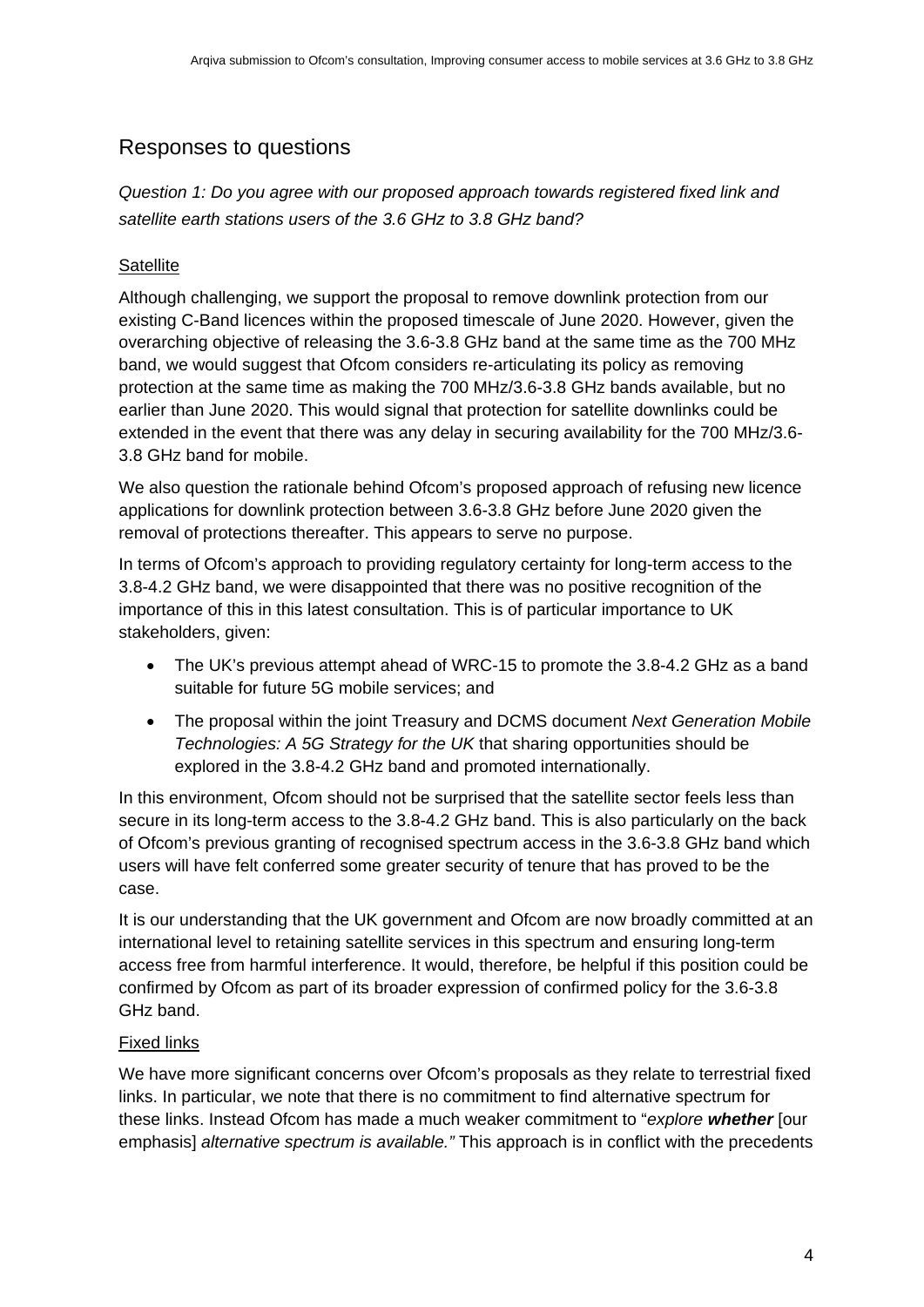that Ofcom and Government have set where existing use has been cleared from spectrum to enable 5G services, namely:

- DTT is being cleared from the 700 MHz band with spectrum between 550-606 MHz being made available as an alternative;
- PMSE is being cleared from the 700 MHz band with the aeronautical band 960- 1164 MHz being made available; and
- As noted elsewhere in this document the 3.8-4.2 GHz band is being retained for satellite use and will absorb existing use in the 3.6-3.8 GHz band.

Ofcom is aware that our use of 3.6-3.8 GHz in Scotland and Hampshire is to provide backhaul for Freeview services. This underpins a long-established UK public policy of providing universal and reliable free-to-air television and, in the case of Scotland particularly, plays a key role in enhancing national cohesion in the UK. This policy is further reflected in Ofcom's statutory duty "that a wide range of TV and radio services of high quality and wide appeal are available throughout the UK."

This service, therefore, has to continue in broadly its current form as recognised in the significant investment that the government is making to retain DTT services after the clearance of the 700 MHz band. Replacing microwave links with other technologies is unlikely to be a credible option. Fibre is commercially unviable. Satellite distribution as an alternative *in these particular circumstances* raises some significant challenges. These relate to costs, customer requirements and technical issues such as latency (timing is crucial to the PSBs), link budgets and security (encryption may be needed). It is unclear to us at this stage to what extent, if at all, these challenges can be overcome.

We are committed to engaging with Ofcom fully on this issue to find a solution. However, that work needs to be underpinned by the same assurances given to other sectors that alternative and suitable spectrum will be found to ensure that these important services will be continued.

One of the complications created by Ofcom on assessing whether five years a realistic timeframe for moving our links is that we have no visibility on where those links will be moved to. As a result of this, we do not know what work will be involved and when this work will start. Re-engineering links in this way is a non-trivial task with a number of technical and commercial variables that have to be accounted for in order to ensure that TV viewers will be able to continue to receive their Freeview services.

As an example, the choice of spectrum will directly affect the link length. In the initial build of this project, this required the construction of a new tower on a third party site which added to the cost and commercial complexity of the project. Additionally, the Freeview service is currently due to run until 2034. Such lengthy commitments require a high degree of diligence to ensure the most cost effective solutions are deployed to meet customers' long term requirements.

Ofcom current view on costs further complicates these issues. Where costs cannot be passed on to customers, decisions taken by us will inevitably need taken within the prism of whether they are commercially viable. Any decision *not* to provide funding for moving these links means that alternatives solutions may be commercially unviable to implement. Where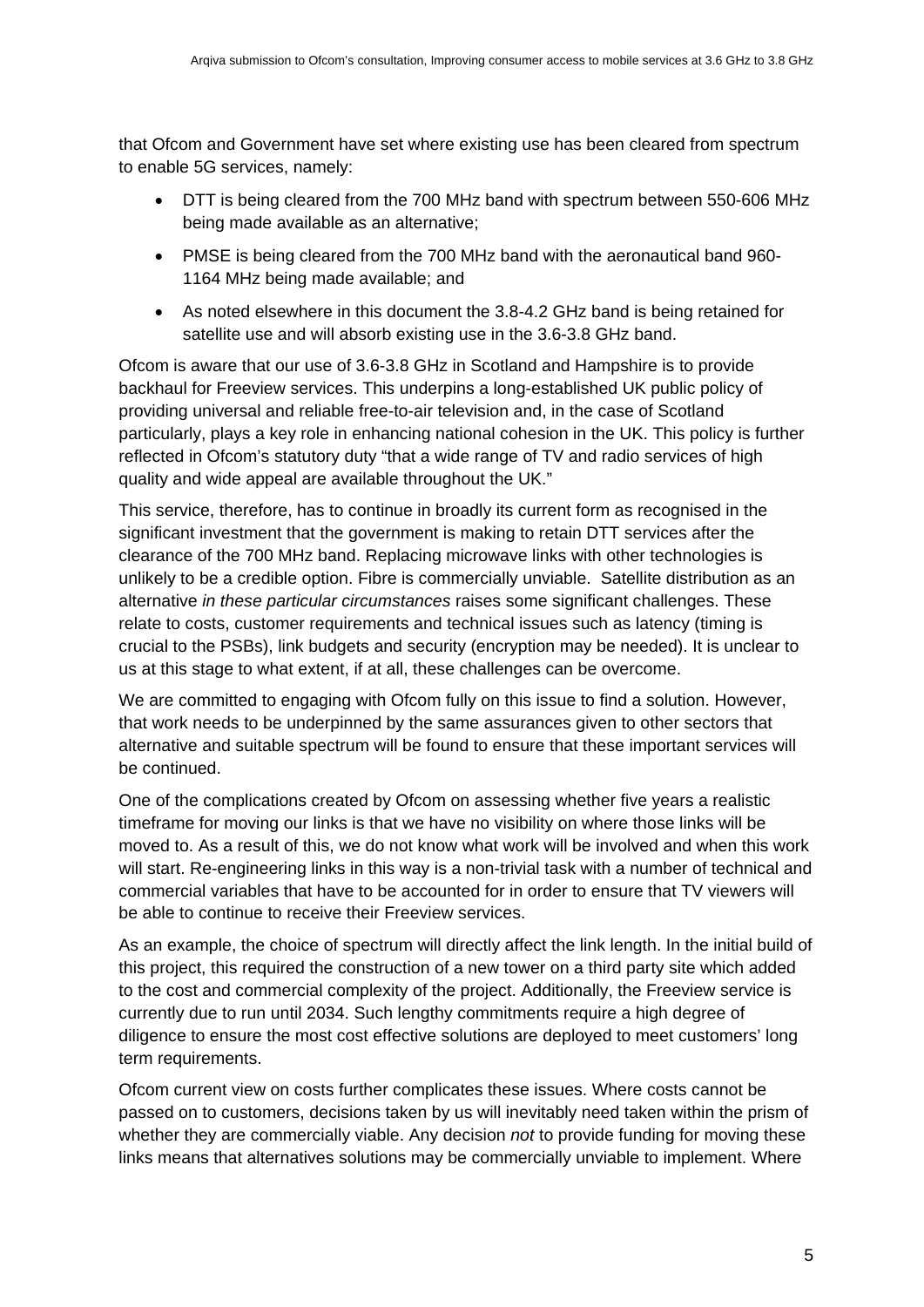costs *can* be passed on, there will be specific impacts on our customers who operate within a network of long-term funding agreements. These customers will have their own concerns over Ofcom's approach.

This provides a potentially perverse position whereby government is funding ongoing DTT provision in the face of one 5G clearance (the 700 MHz band) but then relying on market decisions on commercial viability as to whether to continue DTT backhaul services as a result of another 5G clearance (the 3.6-3.8 GHz band).

We also note that Ofcom has a specific commitment as set out in the 2017 BBC Agreement<sup>[1](#page-5-0)</sup> to:

*Consider the need for the BBC to reflect, represent and serve audiences taking into account the needs of the diverse communities of the United Kingdom's nations and regions* 

Moreover, the same agreement obligates the BBC "to ensure UK households can continue to receive the UK Public Television Services in digital form through a television aerial in accordance with the Coverage Plan".[2](#page-5-1)

Finally, the 1990 Broadcast Act stipulates<sup>[3](#page-5-2)</sup> that Channel 4 has an obligation to "broadcast so as to be available for reception by members of the public throughout so much of the C4 Area as is for the time being reasonably practicable by the holder of the C3/C4 multiplex licence."

We would argue that any policy position which creates risk for the provision of Freeview services in the North of Scotland and the Isle of Wight may be counter to these obligations.

We set out further thinking on the issue of funding below.

#### *Funding*

Ofcom did not make clear what evidence it used to come to its current view that funding should not be made available for clearing existing users from this spectrum. We appreciate that such decisions should be made on a case by case basis and taking into account the specific circumstances. However, there are some recent and close precedents to the 3.6- 3.8 GHz clearance which stakeholders should reasonably be able to rely on as guidance on how Ofcom would proceed on this issue. These are:

- The funded clearance of DTT and PMSE from the 700 MHz band to facilitate the introduction of 5G services;
- The funded clearance of DTT and PMSE from the 800 MHz band to facilitate the introduction of 4G services;
- The funded clearance of Radio astronomy use from 606-614 MHz to facilitate PMSE migration from the 800 MHz band as a part of 4G clearance; and

-

<sup>1</sup> Schedule 2, Paragraph 2 (1) d

<span id="page-5-1"></span><span id="page-5-0"></span> $2$  Section 44 (1)

<span id="page-5-2"></span> $3$  Section 4 (1) (d)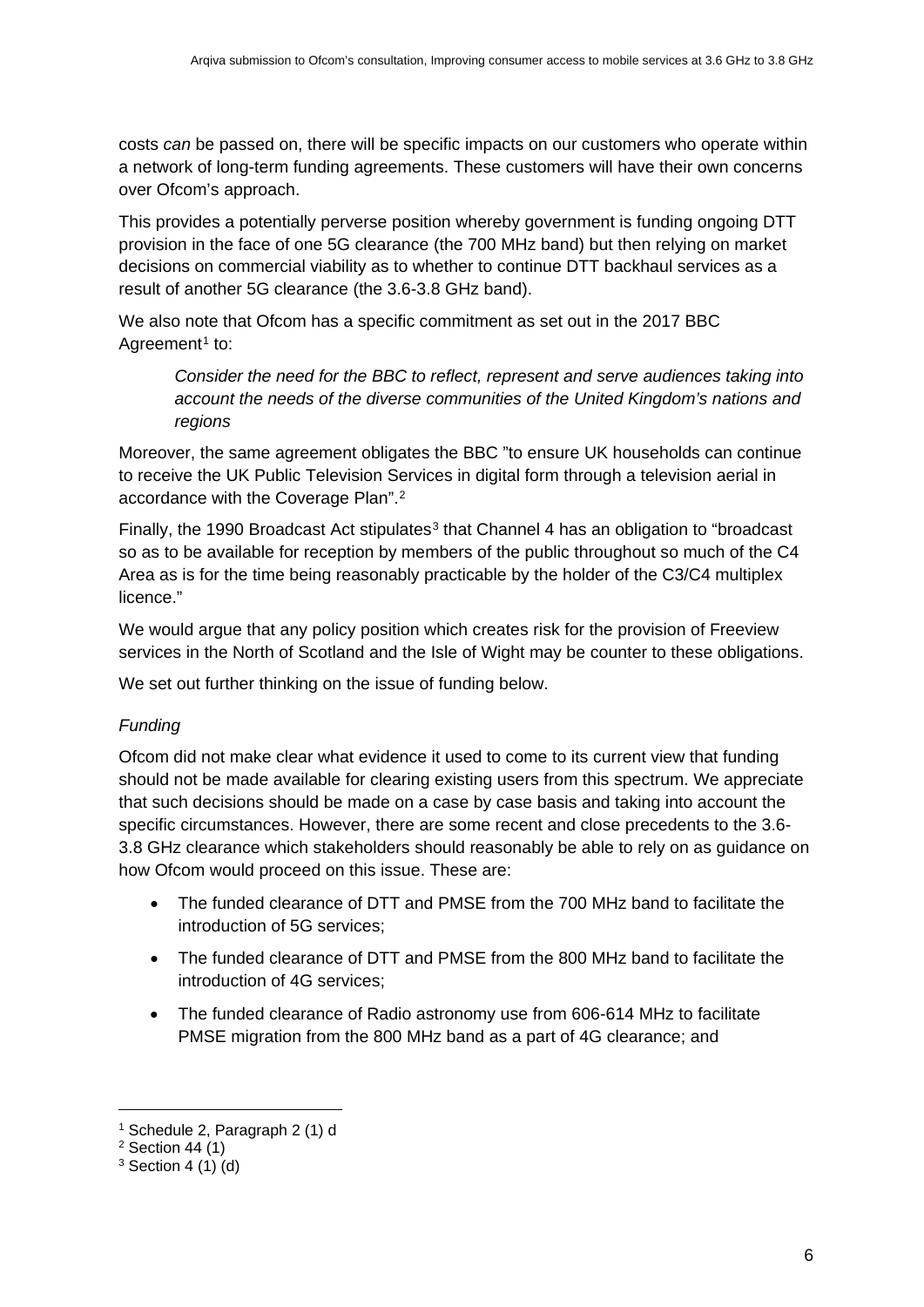• The funded learance of civil aviation radar from the 2.6 GHz band to facilitate the introduction of 4G services.

In each of these instances, funding was made available for existing users to enable clearances. We are unclear why the proposed clearance of 3.6-3.8 GHz to facilitate 5G services is being treated in a different way. In particular, when compared to the most recent clearance programme and with specific reference to the clearance of PMSE audio users, it appears to us that there is, if anything, a *greater* argument for funding in the case of our terrestrial fixed links:

|                                    | PMSE use of 700 MHz  | Fixed link use of 3.6-3.8<br>GHz |
|------------------------------------|----------------------|----------------------------------|
| Facilitates 5G use?                | Yes                  | Yes                              |
| Licence lengths                    | 1 year               | 1 year                           |
| Historical access to spectrum?     | Yes                  | Yes                              |
| Expectation of renewal?            | Yes                  | Yes                              |
| Replacement spectrum<br>guaranteed | Yes                  | No                               |
| Notice given                       | 7 years <sup>4</sup> | 5 years                          |

**Comparison of approach to funding for 5G clearances in 700 MHz and 3.6-3.8 GHz**

In other words, despite being given greater notice and guarantees of replacement spectrum, PMSE has been allocated funding where 3.6-3.8 GHz licensees have not. Ofcom has seemingly taken a preferential approach to another sector than in this case. There is, we would argue, clear precedent suggesting that funding should be provided as a matter of principle. As we note above, this unfortunate position is exacerbated because it occurs in the context of Ofcom not confirming that it will ensure that spectrum will be made available to continue Freeview provision to these TV viewers in the Nations.

We propose that Ofcom should enter into meaningful dialogue with industry and government to ensure that precedent is followed and that a fair settlement is put in place for those displaced from the 3.6-3.8 GHz band that protects TV viewers. Our view is that the 700 MHz clearance programmes should be expanded to capture all 5G clearances to keep administrative costs to a minimum.

*Question 2: Do you have any comments on our assessment of the likely costs and benefits of our proposed approach?*

It is difficult to assess with any great precision what costs are involved in migrating existing services from this spectrum until there is a firm steer as to what the alternative spectrum will be to provide those services after migration.

-

<span id="page-6-0"></span><sup>4</sup> Based on expected date of clearance (2022) when the announcement of funding was given (2015)